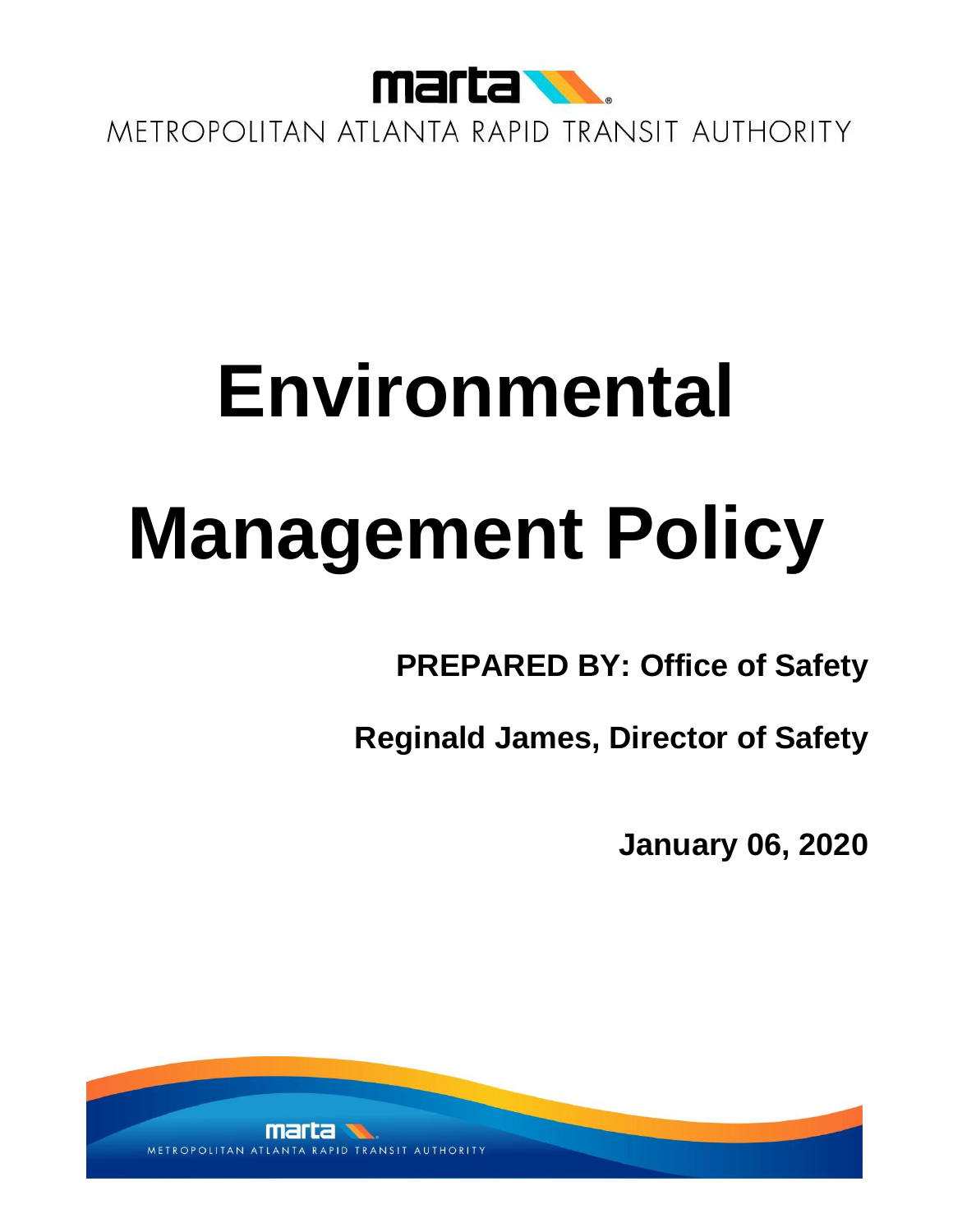| marta<br><b>POLICY</b>               |                                                                                                                                                                                                                          | <b>ISSUE DATE</b><br>01/06/2020 | Reference No.<br><b>EMS-PO-0001</b><br><b>REV2</b> | Page 2 of 3 |  |  |
|--------------------------------------|--------------------------------------------------------------------------------------------------------------------------------------------------------------------------------------------------------------------------|---------------------------------|----------------------------------------------------|-------------|--|--|
| <b>TITLE:</b>                        | <b>Environmental Management Policy</b>                                                                                                                                                                                   |                                 |                                                    |             |  |  |
| <b>ISSUING</b><br><b>DEPARTMENT:</b> | <b>Safety and Quality Assurance</b>                                                                                                                                                                                      |                                 |                                                    |             |  |  |
| <b>PREPARED BY:</b>                  | Office of Safety                                                                                                                                                                                                         |                                 |                                                    |             |  |  |
| <b>APPROVED BY:</b>                  | Jeffery A. Parker<br><b>General Manager/Chief Executive</b><br><b>Officer</b><br><b>Wanda Dunham</b><br>Chief System Safety, Security &<br><b>Emergency Management</b><br>Gena Major<br><b>AGM of Safety and Quality</b> | Sigh<br>Signature               |                                                    |             |  |  |
|                                      | Assurance<br><b>Reginald James</b><br><b>Director of Safety</b>                                                                                                                                                          | Siana                           |                                                    |             |  |  |
| <b>SUPERSEDES:</b>                   | Environmental Management Policy EMS-PO-0001 Rev 1                                                                                                                                                                        |                                 |                                                    |             |  |  |

## *POLICY STATEMENT*

MARTA is committed to preserving and improving the environmental well-being of the community; providing a safe and healthful workplace; and enhancing the overall quality of life of the people living in the region. This is accomplished by:

- **Setting Environmental Objectives:** MARTA periodically reviews activities, products, and services and environmental performance objectives. MARTA works toward meeting those objectives and evaluating improvement through monitored performance.
- **Protection of the Environment through Prevention of Pollution:** MARTA uses costeffective business practices and products to avoid, reduce, or control the creation or discharge of any type of pollutant or waste, in order to reduce adverse environmental impacts.
- **Meeting Environmental Compliance Obligations:** MARTA is committed to meeting or exceeding all environmental regulations, ordinances, and permits, issued by Federal,